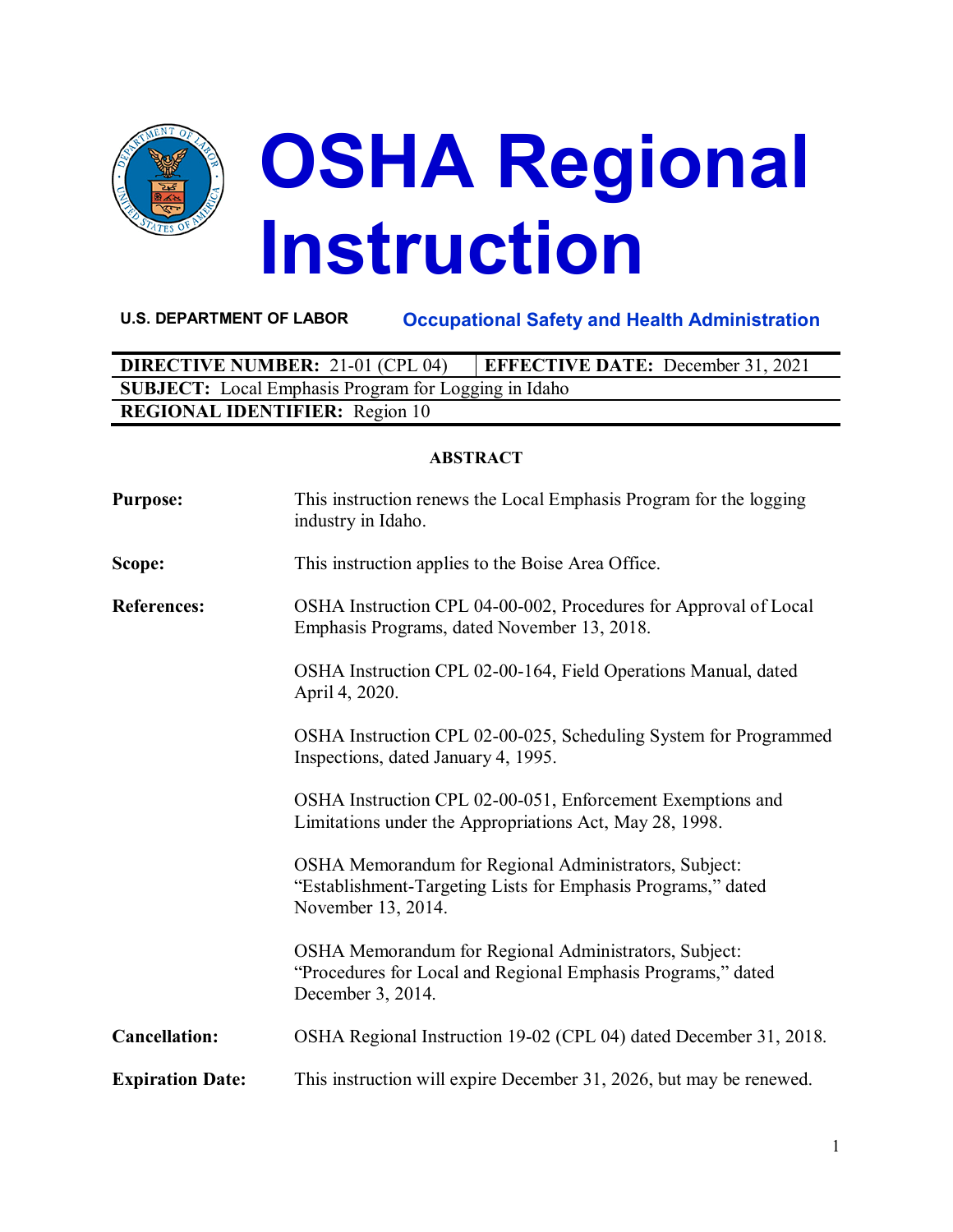| <b>State Impact:</b>              | None.                                                                     |
|-----------------------------------|---------------------------------------------------------------------------|
| <b>Significant Changes:</b> None. |                                                                           |
| <b>Action Offices:</b>            | Boise Area Office and Office of Enforcement Programs.                     |
| <b>Originating Office:</b>        | Office of Enforcement Programs                                            |
| <b>Contact:</b>                   | <b>Assistant Regional Administrator</b><br>Office of Enforcement Programs |

By and Under the Authority of:

Patr J. 14 pm

Patrick J. Kapust Acting Regional Administrator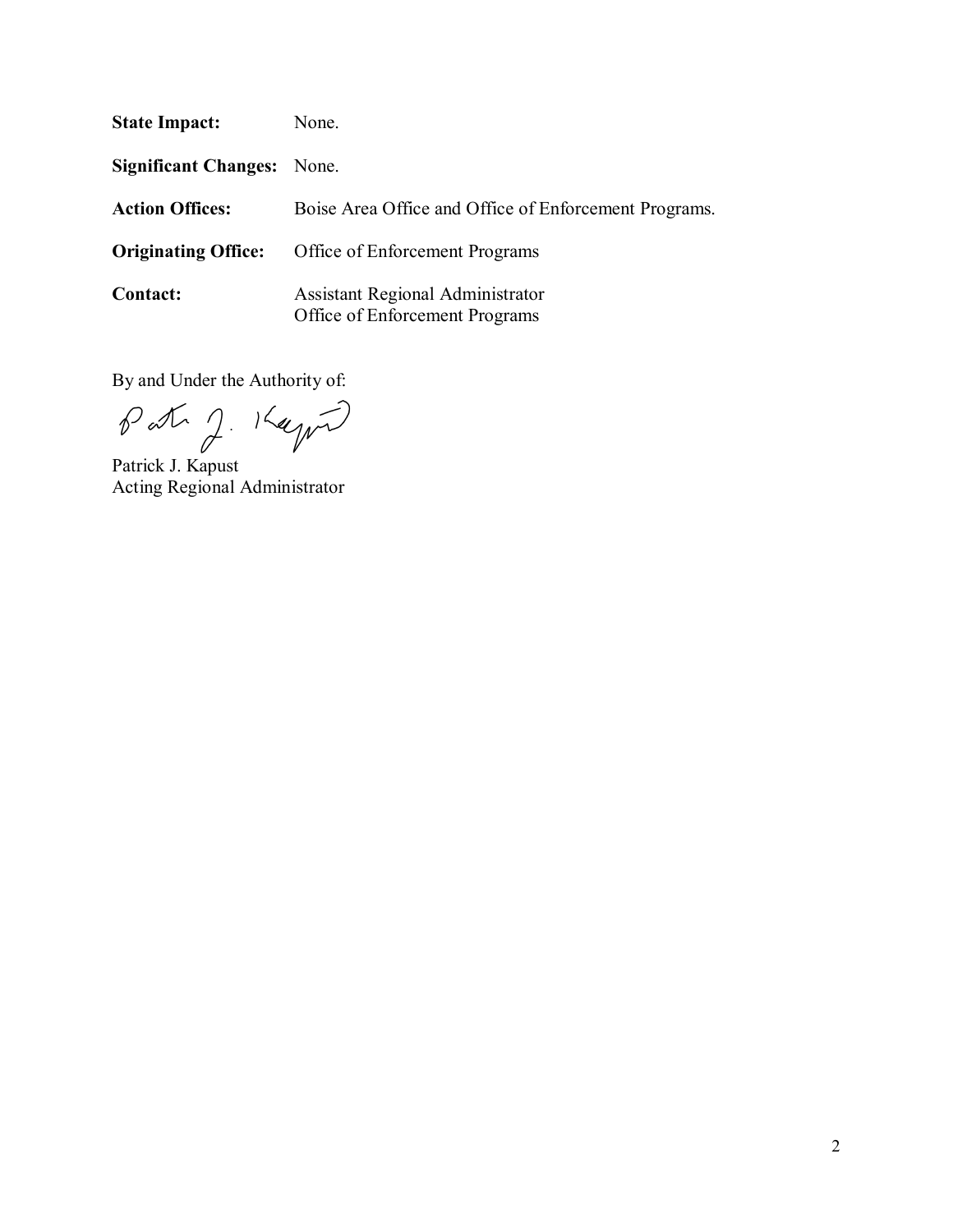# **Executive Summary**

This instruction renews the framework for a local emphasis program to reduce and/or eliminate hazards associated with residential construction in the state of Idaho.

## **Table of Contents**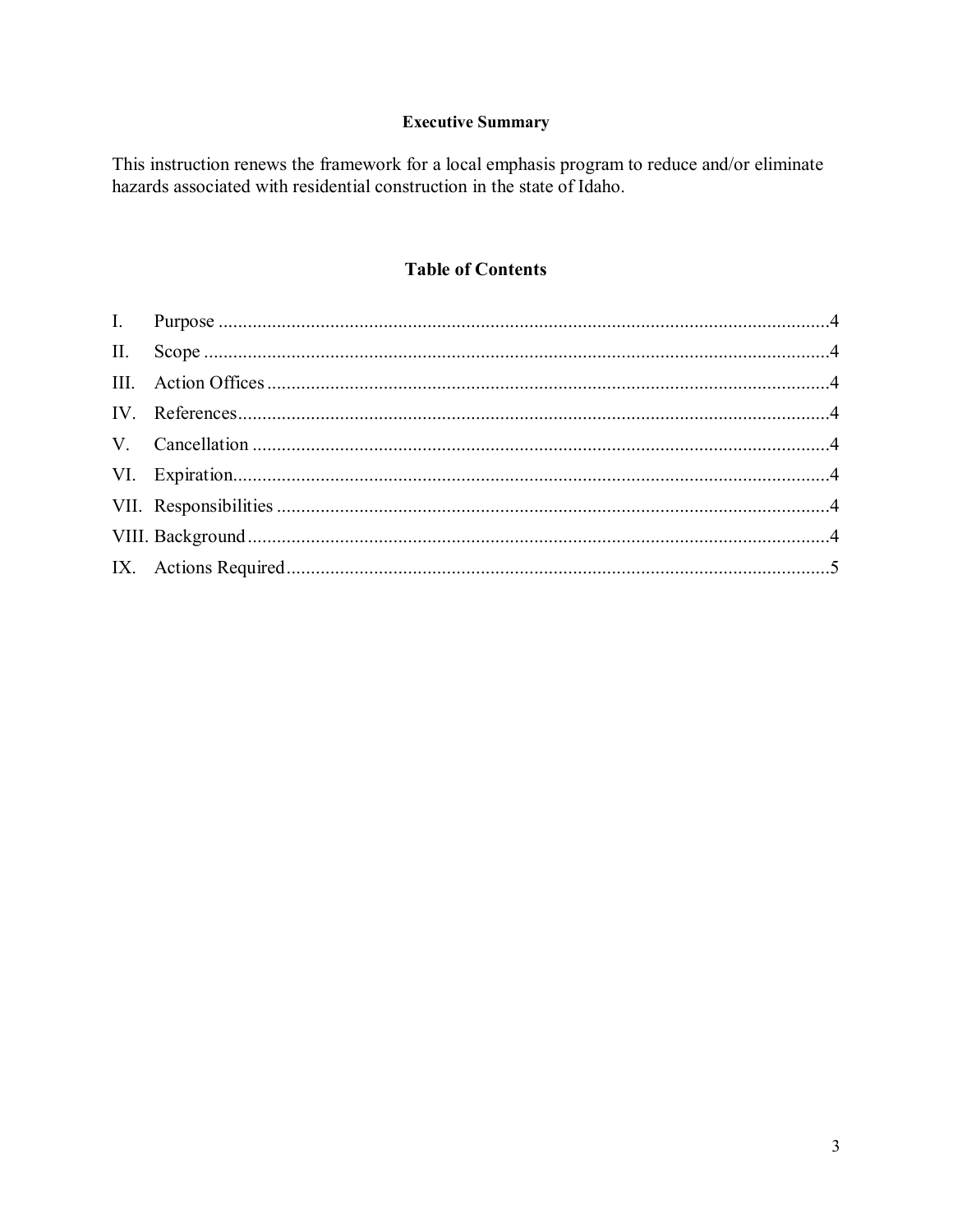#### <span id="page-3-0"></span>**I. Purpose.**

This instruction renews the LEP for the logging industry in Idaho.

#### <span id="page-3-1"></span>**II. Scope.**

This instruction applies Idaho wide.

#### <span id="page-3-2"></span>**III. Action Offices.**

Boise Area Office and Office of Enforcement Programs.

#### <span id="page-3-3"></span>**IV. References:**

OSHA Instruction CPL 04-00-002, Procedures for Approval of Local Emphasis Programs, dated November 13, 2018.

OSHA Instruction CPL 02-00-164, Field Operations Manual, dated April 4, 2020.

OSHA Instruction CPL 02-00-025, Scheduling System for Programmed Inspections, dated January 4, 1995.

OSHA Memorandum for Regional Administrators, Subject: "Establishment-Targeting Lists for Emphasis Programs," dated November 13, 2014.

OSHA Memorandum for Regional Administrators, Subject: "Procedures for Local and Regional Emphasis Programs," dated December 3, 2014.

## <span id="page-3-4"></span>**V. Cancellation.**

OSHA Regional Instruction 19-02 (CPL 04), dated December 31, 2018.

## <span id="page-3-5"></span>**VI. Expiration.**

This instruction will expire December 31, 2026, but may be renewed.

#### <span id="page-3-6"></span>**VII. Responsibilities.**

Boise Area Office compliance personnel shall ensure that the procedures established in this instruction are adhered to when conducting LEP program inspections for logging.

## <span id="page-3-7"></span>**VIII. Background.**

This LEP supports the Occupational Safety and Health Administration (OSHA) Fiscal Year 2022 Agency Management Plan, Agency Theme 1, Assure Safe and Healthful Workplaces, particularly in high-risk industries, including the agency's theme to protect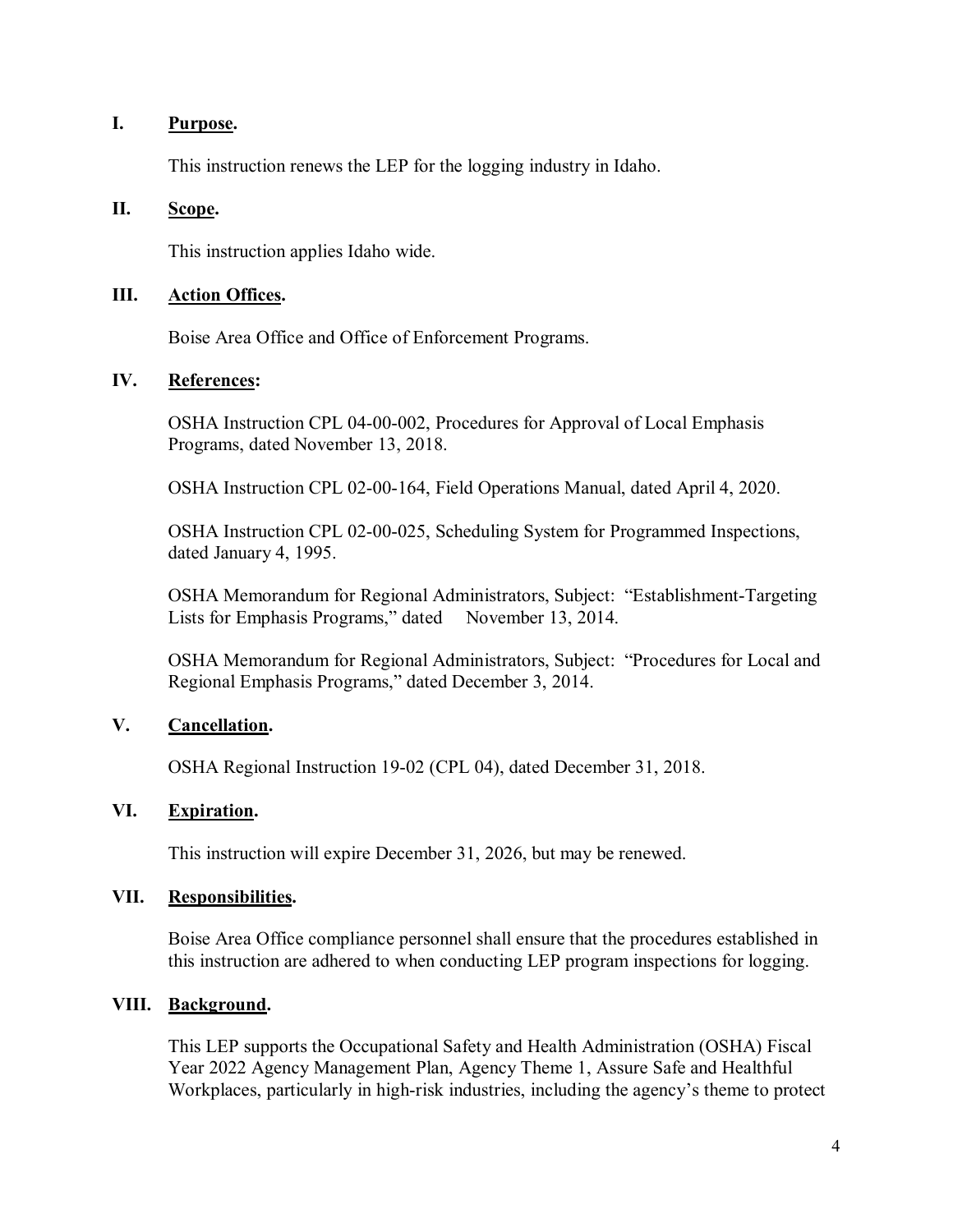the most vulnerable workers in high hazard industries, by targeting industries with higher than average illness and injury rates.

Logging operations in the state of Idaho, Region X, and nationwide have historically had a high incidence rate of fatal and/or serious injury and illness, which was significantly above the national average for other occupations. For 2019, the Bureau of Labor Statistics (BLS) reported that the logging industry (NAICS 1133) demonstrated a Total Case Rate (TCR) of 2.7 and a Days Away Restricted and Transferred rate (DART) of 2.3. For 2019, the BLS reported a TCR for all private industry of 2.8 and a DART of 1.5. Additionally, according to the BLS, the rate of fatal injury in the logging industry in 2015 was 132.7, which was more than 30 times the all-worker rate of 3.4 per 100,000 FTE workers. From 2006 to 2015, an average of 66 loggers died each year. Employers with ten or fewer employees are not required to maintain injury data unless it is required by BLS; therefore, small logging employers in Idaho do not report injury data. Logging operations tend to be seasonal and dependent on many factors including, but not limited to, weather, road conditions, and land management policies. These factors could affect the drop or rise in the amount of logging conducted and therefore, the injury and illness rates from year to year. The factors also make normal scheduling of programmed inspections very difficult. The logging industry is a high hazard industry in which the severity of injuries sustained by loggers is generally more severe and more debilitating.

According to the National Institute of Occupational Safety and Health (NIOSH) on their Logging Safety webpage, "Logging has consistently been one of the most hazardous industries in the United States (US). In 2010, the logging industry employed 95,000 workers, and accounted for 70 deaths. This results in a fatality rate of 73.7 deaths per 100,000 workers that year. This rate is over 21 times higher than the overall fatality rate in the US in 2010 (3.4 deaths per 100,000). This excessive risk for fatal work injuries points to a need for prioritizing research and intervention programs to make this industry less hazardous."

This directive continues to improve on the previous logging LEP that established a master list of logging employers and randomly inspecting the employers.

## <span id="page-4-0"></span>**IX. Actions Required.**

All inspections shall be carried out according to the policies and procedures in the Field Operations Manual (FOM). In addition, the following procedures will apply to inspections of logging operations.

## A. Outreach

This LEP has been in place for several years and outreach is a continual effort through programs such as Safety Fests and meetings with local industry organizations. The Boise Area Office will provide updated information to employers on topics such as the OSHA standards that apply to logging operations, how to implement a safety and health program, and details about the LEP. Information will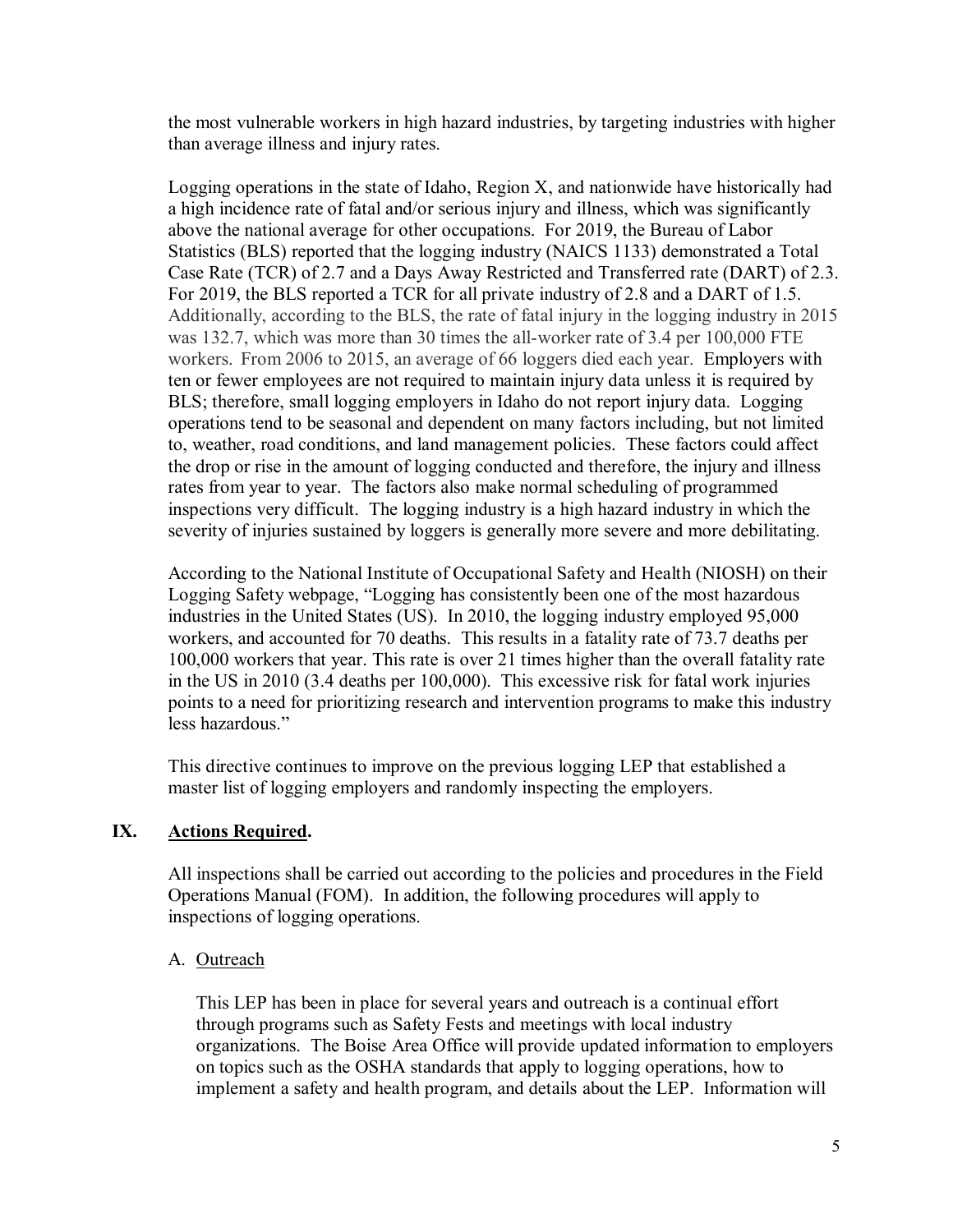continue to be disseminated via the Boise Area Compliance Assistance Specialist and various groups of employers and industry representatives.

- B. Programmed Inspection Scheduling
	- 1. The Area Director shall include all areas in the state where logging operations (SIC 2411/NAICS 113310) are located in order to maximize safety awareness.
	- 2. The Area Director shall use information from neutral sources to determine the location and number of active logging operations planned in the upcoming approval year. Neutral sources generally include business databases such as Reference USA (REFUSA).
	- 3. The Boise Area Office will follow the inspection targeting methods described in the References contained in Section IV of this document. Logging establishments will be identified and an inspection cycle will include 10 logging employers. Within a cycle, establishments may be scheduled and inspected in any order that makes efficient use of available resources.
	- 4. Programmed inspections will not be conducted when an employer is in the process of a consultation visit. During the opening conference, the CSHO should determine if the employer has a consultation visit in process, which extends from the opening conference until all the hazards are abated and consultation has received verification of abatement.
- C. Unprogrammed Inspections
	- 1. Complaints, referrals and fatalities will be handled in accordance with CPL 02- 00-164, the FOM.
	- 2. All valid complaints of unsafe practices both formal and non-formal on a logging site will normally be scheduled for an inspection as required by the FOM. Exceptions to this policy must be approved by the Area Director.
	- 3. All valid referrals, which allege unsafe practices on a logging site, shall be scheduled for inspection. Exceptions to this policy must be approved by the Area Director.

## D. Inspection Procedures

- 1. Each establishment will receive a comprehensive safety and health inspection including the shop, records, and as many active logging sales as possible to assess the logging methods.
- 2. The compliance officers will begin the inspection at the business office address or address listed on the inspection assignment sheet and then proceed to active logging sites operated by the employer being inspected.